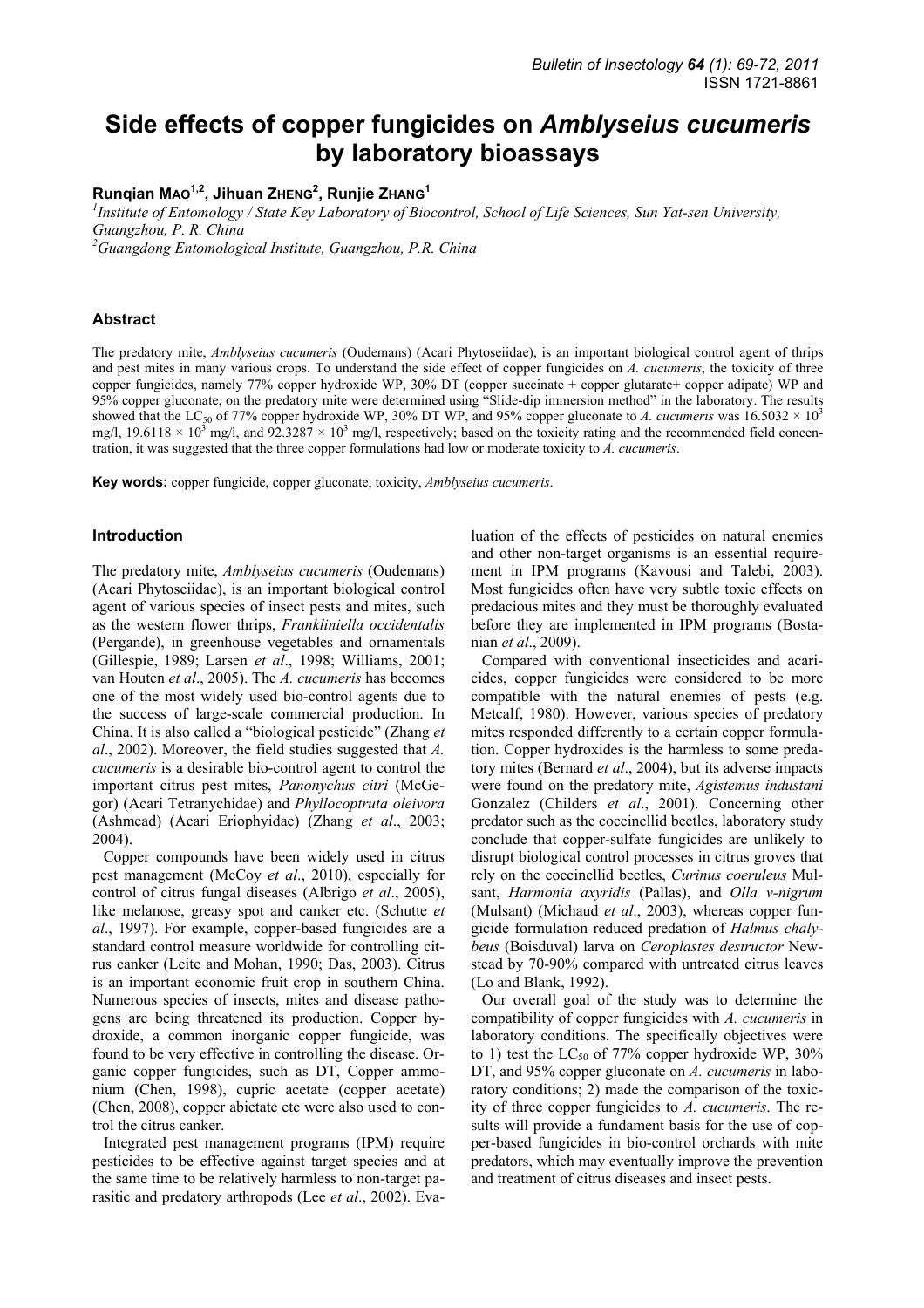# **Materials and methods**

#### The predatory mite

A susceptible strain colony of *A. cucumeris* was reared and maintained with *Tetranychus viennensis* Zacher collected from apple trees in He'yang, Shaanxi, China in rearing room conditions ( $26 \pm 2$  °C,  $60 \pm 10\%$  RH and a photoperiod of 16L:8D), original population was provided by the Institute of Plant Protection of Fujian Academy of Agricultural Sciences, China.

# Experiment design and treatments

77% copper hydroxide wettable powder (WP) (DuPont Agricultural Chemicals, Shanghai) and 30% DT (copper succinate + copper glutarate + copper adipate) is representative of inorganic and organic copper fungicides widely used in China to control the plant disease. Copper gluconate was designed as a potential copper fungicide in this study for evaluation of its use in plant protection. Copper gluconate, containing the inorganic acid radical gluconic, is safe for the environment and plants, and capable of promoting  $Cu^{2+}$  absorption and diffusion. The experiment was designated to have following treatments:

- a). 77% copper hydroxide WP: KOCIDE® 101, containing 50.16% metallic copper; dissolved in distilled water at five concentration: 20, 10, 5, 2.5, and  $1.25 \times 10^3$  mg/l;
- b). 30% DT WP: 9.88% metallic copper was dissolved in distilled water at five concentrations: 20, 10, 5, 2.5, and  $1.25 \times 10^3$  mg/l;
- c). 95% copper gluconate: water soluble powder (Cinochem, Beijing), 13.30% metallic copper were dissolved in distilled water at five concentrations: 8, 4, 2, 1, and  $0.5 \times 10^3$  mg/l;
- d). Distilled water was used as the control.

#### Experimental methods

The toxicity experiment was conducted using the "Slide-dip immersion method" recommended by FAO (Busvine, 1980). Briefly, double-sided sticky tape (Wingtai Co. Ltd., Zhongshan) was cut into 2cm-long pieces, and attached to one end of the glass slide. Healthy adult female *A. cucumeris* mites were gently glued to the tape on their back by using a small brush. The work carefully was to avoid sticking their feet, mouthparts, and pedipalps. A total of 20 *A. cucumeris* adult female mites in several rows were glued on each slide. Subsequently, slides with mites were placed on big porcelain containing a large sponge filled with water. After 24 h, the slides were examined under binocular microscope, and the dead or injured individuals were replaced to keep the 20 mites on each slide. The slides were then immersed and gently shaken for 5 seconds in copper fungicide solutions at different concentrations. After excess liquid was removed by absorbent paper, the slides were covered by translucent plastic film and placed on porcelain plates. 24h later, the number of dead mites was counted under binocular microscope; a mite was determined as dead if it showed no reaction to gentle touch from a small brush. Each concentration was replicated 4 times (four slides), with 20 mites per slide, for a total of 80 mites per concentration.

#### Analysis and calculation of  $LC_{50}$

The corrected mortality  $(\%)$  was calculated by the formula according to Abbott (1925): (mortality in treatment  $-$  mortality in control) / (1  $-$  mortality in control)  $\times$  100.

The variance of mortality percentage after arcsine transformation were compared using one-way ANOVA and Tukey multiple range tests (SPSS 13.0 for Windows; SPSS Inc., Chicago, IL, USA), with a significance level of  $a = 0.05$ . For calculation of LC<sub>50</sub>, probit analysis were performed using SPSS 13.0 for Windows.

The grading criteria for pesticide's toxicity on predatory mites were assigned based on IOBC toxicity ratings (Sterk *et al*., 1999): low toxicity: percentage of mortality was 0-25%, moderate toxicity: 25-50%, high toxicity:  $50-75\%$ , and severe toxicity:  $> 75\%$ .

| Fungicides           | Concentration         | Mortality $\pm$ SE  | Grade of toxicity |
|----------------------|-----------------------|---------------------|-------------------|
|                      | $(10^3 \text{ mg/l})$ | $(\%)$              |                   |
| 77% copper hydroxide | 20                    | $59.46 \pm 1.39$ a  | High              |
| .,                   | 10                    | $29.73 \pm 1.45$ b  | Moderate          |
| $^{\prime\prime}$    | 5                     | $18.92 \pm 1.06$ cd | Low               |
| $^{\prime\prime}$    | 2.5                   | $9.46 \pm 0.93$ ef  | Low               |
| $^{\prime\prime}$    | 1.25                  | $4.05 \pm 0.55$ f   | Low               |
| 30% DT WP            | 20                    | $52.78 \pm 1.42$ a  | High              |
| $^{\prime\prime}$    | 10                    | $30.56 \pm 1.34$ b  | Moderate          |
| $^{\prime\prime}$    | 5                     | $16.67 \pm 1.63$ cd | Low               |
| $^{\prime\prime}$    | 2.5                   | $9.72 \pm 1.13$ ef  | Low               |
| $^{\prime\prime}$    | 1.25                  | $5.56 \pm 0.81$ f   | Low               |
| 95% copper gluconate | 8                     | $21.92 \pm 1.85$ c  | Low               |
| "                    | 4                     | $21.92 \pm 1.67$ c  | Low               |
| $^{\prime\prime}$    | 2                     | $15.07 \pm 0.80$ de | Low               |
| $^{\prime\prime}$    |                       | $12.33 \pm 1.48$ de | Low               |
| $^{\prime\prime}$    | 0.5                   | $4.11 \pm 0.80$ f   | Low               |

**Table 1.** Mortality of *A. cucumeris* females at the treatments of the three copper fungicides. 80 *A. cucumeris* for each concentration (4 replicates with 20 mites per slide).

Means within the same columns followed by the same letter are not significantly different  $(P > 0.05)$  using Tukey test.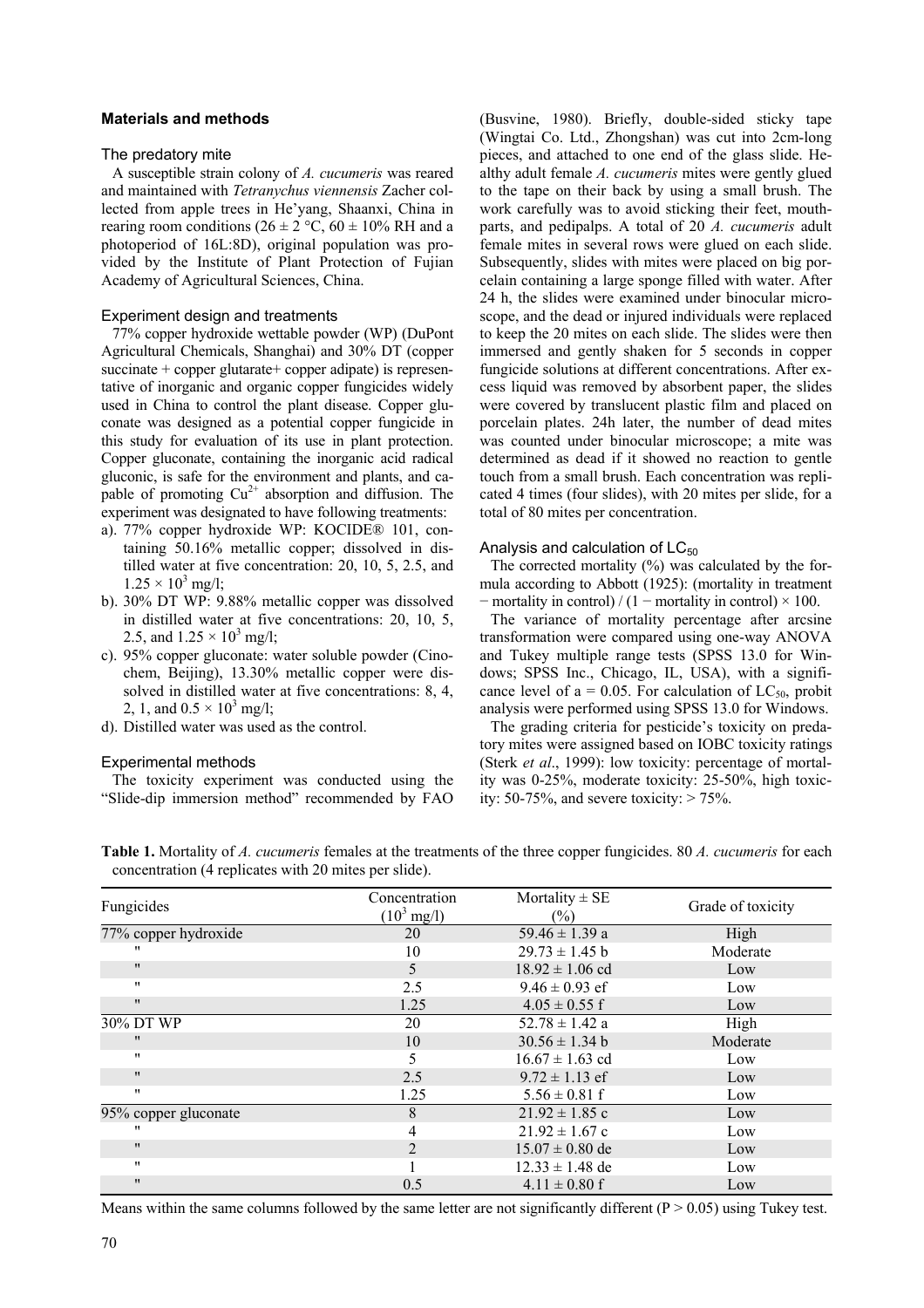# **Results**

Laboratory test results showed that the corrected mortality (%) of *A. cucumeris* treated by 77% copper hydroxide WP with concentration from  $20 \times 10^3$  mg/l to 1.25  $\times$ 10<sup>3</sup> mg/l ranged from 29.73% to 4.05%. Based on toxicity standard rating, dilutions at  $20 \times 10^3$  mg/l and at 10  $\times$  10<sup>3</sup> mg/l were scored as high and moderate toxicity, respectively, with the other dilutions corresponding to low toxicity (table 1). Similar to the treatments by 77% copper hydroxide WP, the corrected mortality (%) at the treatment of 30% DT with concentration from  $20 \times 10^3$ mg/l to  $1.25 \times 10^3$  mg/l ranged from 52.78% to 5.56%; only dilution at  $20 \times 10^3$  mg/l was highly toxic, with the other dilutions showing moderate or low toxicity (table 1). All dilutions of 95% copper gluconate from  $1 \times 10^3$ mg/l to  $8 \times 10^3$  mg/l showed low toxicity to *A. cucumeris*. The corrected mortality of *A. cucumeris* ranged from 4.11% to 21.92% (table 1).

The Log concentration-probit regression curve of toxicity on *A. cucumeris* female adult mites was generated based on probit analysis shown as figure 1. The toxicity of 77% copper hydroxide WP, 30% DT WP, and 95% copper gluconate on  $A$ . *cucumeris* adult females,  $LC_{50}$ was determined to be  $16.5032 \times 10^3$  mg/l,  $19.6118 \times 10^3$ mg/l, and  $92.3287 \times 10^3$  mg/l, respectively. These results indicated that 95% copper gluconate was least toxic to *A. cucumeris*, followed by 30% DT. In comparison, 77% copper hydroxide WP showed the highest toxicity.

# **Discussion**

In this laboratory bioassay, all dilutions of the three copper fungicides had low or moderate toxicity to *A. cucumeris*, except that  $20 \times 10^3$  mg/l copper hydroxide and  $20 \times 10^3$  mg/l 30% DT WP had high toxicity. The maximum recommended concentration limit of both copper hydroxide (KOCIDE® 101, WP) and 30% DT WP are  $2 \times 10^3$  mg/l. Based on our results, the three copper fungicides are safe to *A. cucumeris* at the recommended field concentration. Similar results were reported about low toxicity cuprous oxide to *A. cucumeris* (Chen *et al*., 2007). Copper hydroxide has no effect on predatory phytoseiid mites in the field (Bernard *et al*., 2004). However, few literature data is available about effects of 30% DT and 95% copper gluconate on predatory mites. Because of its short generation time and high reproduction rate, *A. cucumeris* only needs seven to eight days to produce one generation with adequate food at 25 °C (Gillespie and Ramey, 1988), potentially allowing rapid recovery in the field from the moderate toxicity of these fungicides is very important.

Due to the different strains and other factors, it needs to be confirmed in field conditions that toxicity of these three copper fungicides to *A. cucumeris*. Insects only make sporadic contact with these deposits while foraging, as opposed to the continuous contact they had with coated surfaces in experiments (Michaud *et al*., 2003). On the other hand, Pozzebon *et al*. (2010) presented evidence to indicate that the impacts of copper on the



**Figure 1.** The concentration-probit (mg/ml) curves of the three copper formulations against *A. cucumeris.* 77% copper hydroxide WP: *Y* = −2.0806 + 1.7088*x* (P = 0.663; solid ●); 30% DT WP, *Y* = −1.9545 + 1.5122 $x (P = 0.882, \text{ short dash } \circ)$ ; 95% copper gluconate:  $Y = -1.2600 + 0.6411x$  (P = 0.743, long dash ▼).

predatory mites, *Typhlodromus pyri* Scheuten and *Amblyseius andersoni* (Chant) can be mediated by availability of plant pathogens as alternate food resource.

Finally, this study provided useful and definite information that the three copper formulations had low or moderate toxicity to *A. cucumeris*. 95% copper gluconate, similar to 77% copper hydroxide WP and 30% DT that have been widely used in citrus, is also an effective fungicide to control citrus canker. In summary, these three copper fungicides can be applied to control citrus canker in bio-control citrus orchards relied on *A. cucumeris*.

## **Acknowledgements**

This study was supported by Agricultural Research Programs of Guangdong province (2008A020100022, 2008B022100002, 2008B040400018), the National Science and Technology Support Project (2008BADA5B05), the Knowledge Innovation Program of the Chinese Academy of Science, (Grant No. KSCX2-EW-B-02), and the Foundation of Guangdong Public Lab for Wildlife Conservation & Wise Use (No.2009003)

#### **References**

- ABBOTT W. S., 1925.- A method of computing the effectiveness of an insecticide.- *Journal of Economic Entomology*, 18: 265-267.
- ALBRIGO L. G., BECK H. W., TIMMER L. W., STOVER E., 2005.- Development and testing of a recommendation system to schedule copper sprays for citrus disease control.- *Journal of ASTM International*, 2 (9): 1-12.
- BERNARD M., HORNE P., HOFFMANN A., 2004.- Ecological pest management: the effect of viticultural fungicides on beneficial predatory mites.- *The Australian & New Zealand Grapegrower & Winemaker*, 32nd Annual Technical Issue, 485a: 7-12.